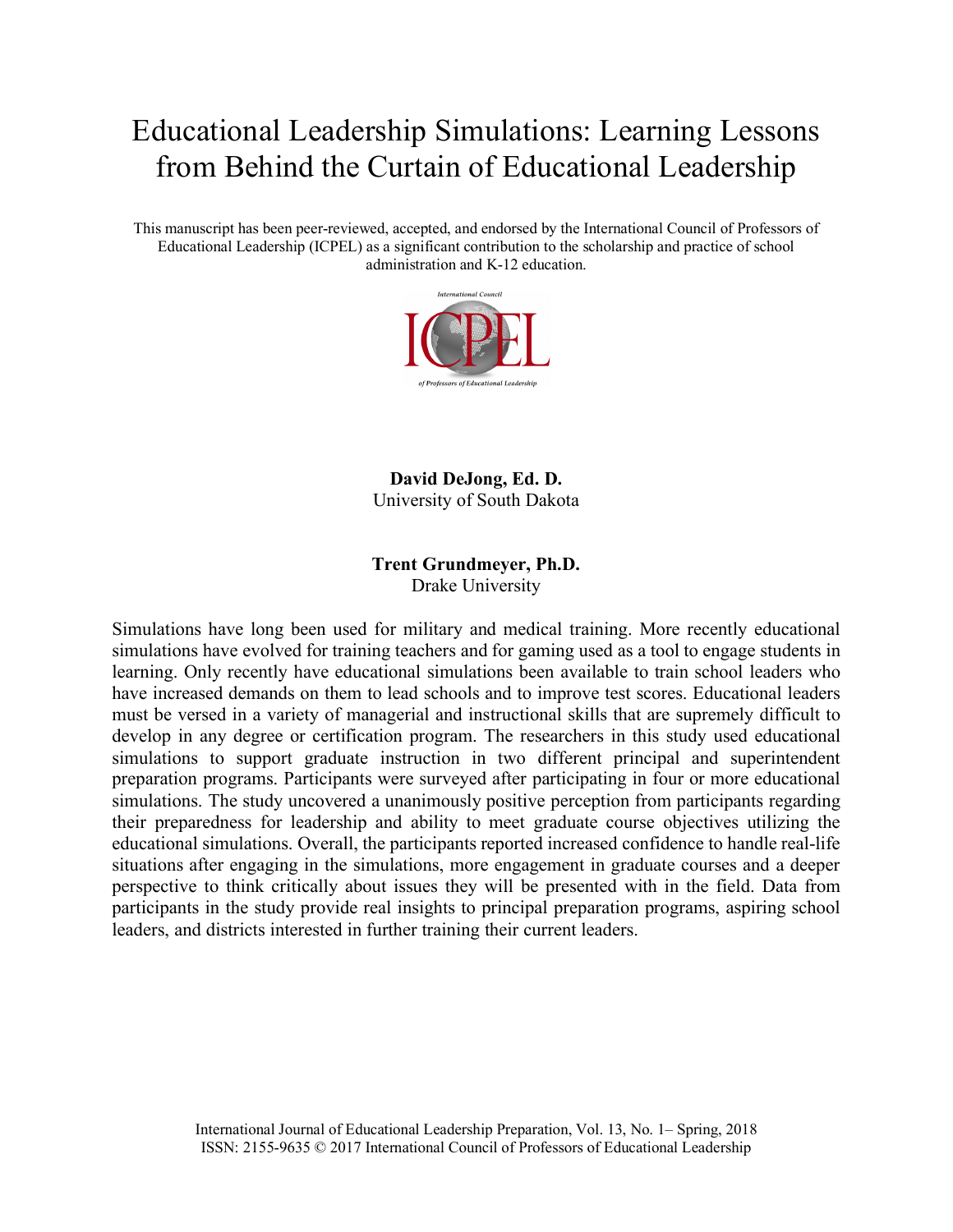#### **Background**

Simulations for training in the military and medical fields have been used for years. The use of games and simulations for educational purposes can be traced as far back to the use of war games in the 1600s (Smith, 2010). The purpose of these early simulations was to improve the strategic planning of military leaders. Since that time, simulations and educational games have continued to expand. The United States Pentagon used military simulations related to the Cold War crisis in the 1950s (Leemkuil, de Jong, & Ootes, 2000). In that same decade, simulations increased in popularity in both the business and medical fields (Wideman, Owston, Brown, Kushniruk, Ho, & Pitts, 2007). Thanks to the advancements in computer capabilities, the development of educational simulations has also evolved (Smith, 2010).

As the war era ended, the way in which people completed worked changed. After World War II, a shift in work as something done by human force and something done by human knowledge made a change in the workforce (Smith, 2010). The first major changes were to become more precise in the work that humans were doing. The manner in which leaders lead also changed. As the industrial revolution ended leaders were forced to change to an innovative manner. Leaders were required to bring the talents of many together as a collaborative manner (Dentico, 1999). During this period, the use of calculators helped simulations become more accessible because the simulations could be conducted in shorter and shorter periods of time because the simulations did not rely on cumbersome mathematical equations (Smith, 2010). These important shifts eliminated the required manual work of calculating outcomes and laid the foundation for technology-based simulations.

#### **Simulation Adopted as a Learning Tool for Leaders**

Learning through simulations is an evolving method of developing leaders. Case studies have been used in the past to address deficits to different scenarios (Kowalski, 2013). These case studies give a single problem that can sometimes be solved in a single solution. Simulations can be used with a double loop thought, which provides leaders with a new perspective on how to handle the same simulation (Hwang  $\&$  Wang, 2016). By doing the same simulation a second time, the leaders experiencing the training can see a different set of possible solutions.

There are two types of learning simulations that have been used to help train and to develop leaders. The first one is specific issue; there is a problem that is specific and need to be solved. The second type requires different roles that are defined though a variety of actions. The content type of simulation explores what action steps to take. If a decision is made, a result might happen. Process simulations look at the how and why different decisions are made. Process simulations usually occur first.

Simulations have positive effects on the development of leaders and their cognitive understanding and process. Simulations lead to a cognitive story and the story leads to the way people think and process happenings (Bruner, 1986). Old experiences are replaced with new ones as the story or simulations fills the thoughts and process of happenings in leaders.

The generic simulation model was derived from different gaming simulations and from different simulations. These generic data models were used to address a variety of people. These simulations models need to be user-configured and are difficult to do in the educational setting. When one develops a generic simulation model many aspects are required to make the simulation work well.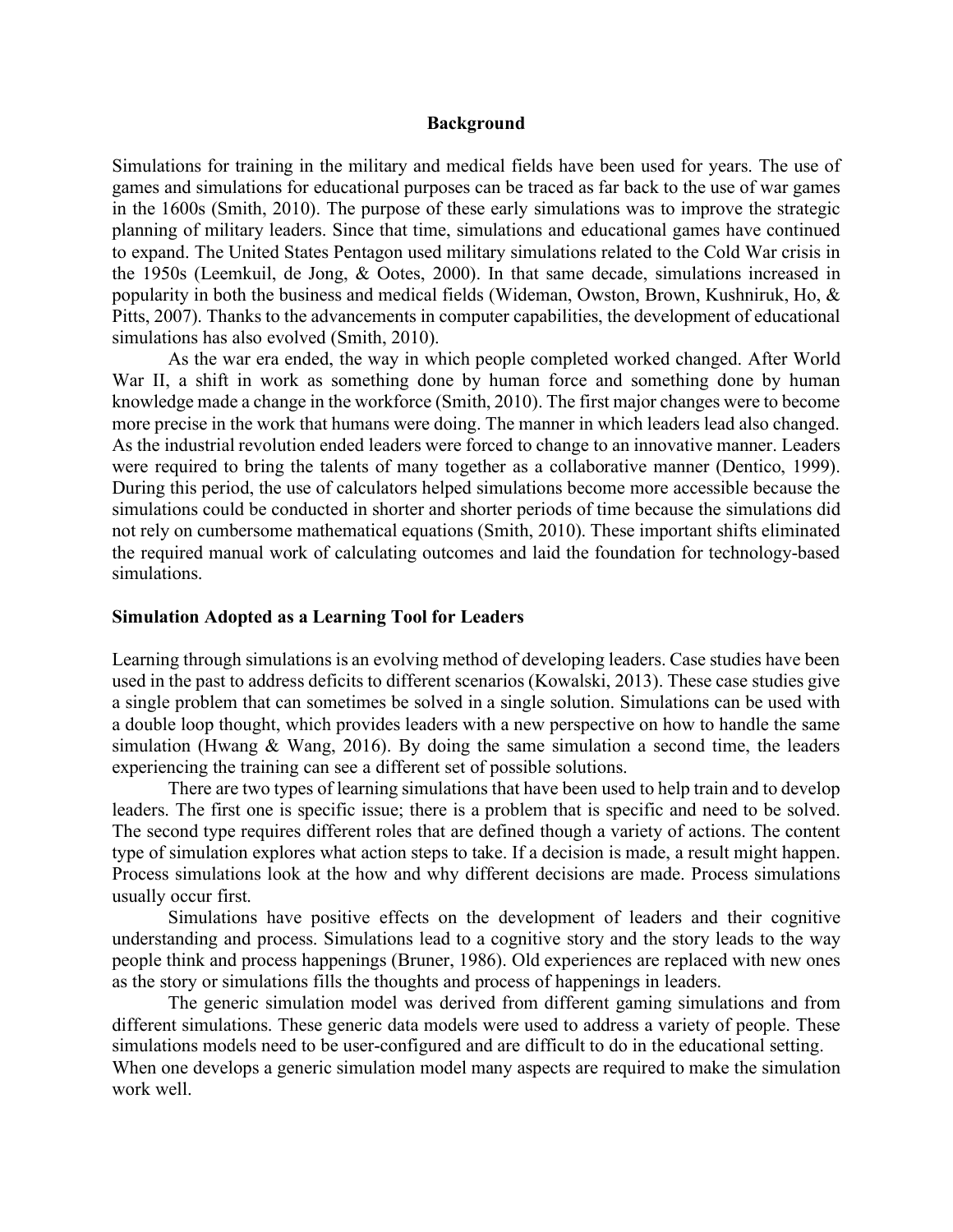Educational simulations have shown to be beneficial for economy and cost savings. Another benefit for the use of educational simulations is to mitigate risk and to enrich different experiences. These simulations allow potential leaders to make mistakes and to learn from the experience in a safe environment. These simulations also give potential leaders a wide range of simulations.

These simulations also have many features and cognitive demands that help lead trainees in an effective manner. The trainings need to meet the needs of the training purposes. The cognitive load theory is a body of knowledge that has informed instructional design in educational psychology (Sweller, 1988). The premise behind this thought is that learning while training will help leaders encode information in a way that it is remembered in the working memory. By training this working knowledge and long term memory the thought would be that as issues arise the leader will have reference points to direct their decision making in the current situations. Sweller (1994) found that working memory in complex situations is limited. The goal in instructional design is for leaders to manage the process and leaders have the cognitive load to facilitate the issue.

#### **The Cognitive Load Theory in Regards to Simulations**

The cognitive load theory (Sweller, 1994) has three different types of cognitive loads: intrinsic, extraneous, and germane. Intrinsic load is determined by the complexity of the learning content. It generally refers to the amount of information that a given situation has put toward a leader in a given situation. Extraneous load originates from mental health activities that are not directly related to the content but rather copies the design of materials that have been previously learned. Trainees are more comfortable working with simulations that are familiar as cognitive situations are easier to work with as they draw from schemata.

For training leadership to be effective and build on working memory, these simulations must have a specific structure. These structures include variables, relationships, values, distributions, and randomness. The simulations that are used are evaluated based upon the needs to trainees and the goals that facilitators are trying to get across. These structures include several variables: (a) decision and input variables, (b) mediating variables, (c) moderator and (d) outcome variables (Goosen, Jensen, & Wells, 2001). The different forms of decision variables are what set the value for trainees. These simulations also have output variables, which is the feedback that is provided to leaders based on the decision that they have made in the simulations. Dynamics in a simulation deals with the connectivity in the variables inside each different simulation. The model structure for each simulation determines the knowledge that the trainee is required to learn.

Aspects of simulations on the surface are not always as they appear and simulation in the leadership world are similar. The portion of which trainees see in a simulation contributes to the complexity of the different simulations. At the beginning stages of each simulation the variable of what inputs the trainee is going to give on the different situations. The simulation surface can range from a variety of content, which is filled with different graphical influences such as video, pictures and/or symbols. Having a surface and visual representation that is attractive and catches the attention of the audience is important. A simulation that meets the needs of specific learning objectives is equally as important.

There are many types of learning objectives that are designed through simulations. The first is insight-learning objectives; those are designed to have trainees recognize a point, principle, or relationship. The second type of learning objective found in the varied simulations is task specific procedural knowledge. These learning objectives are used in and through simulations to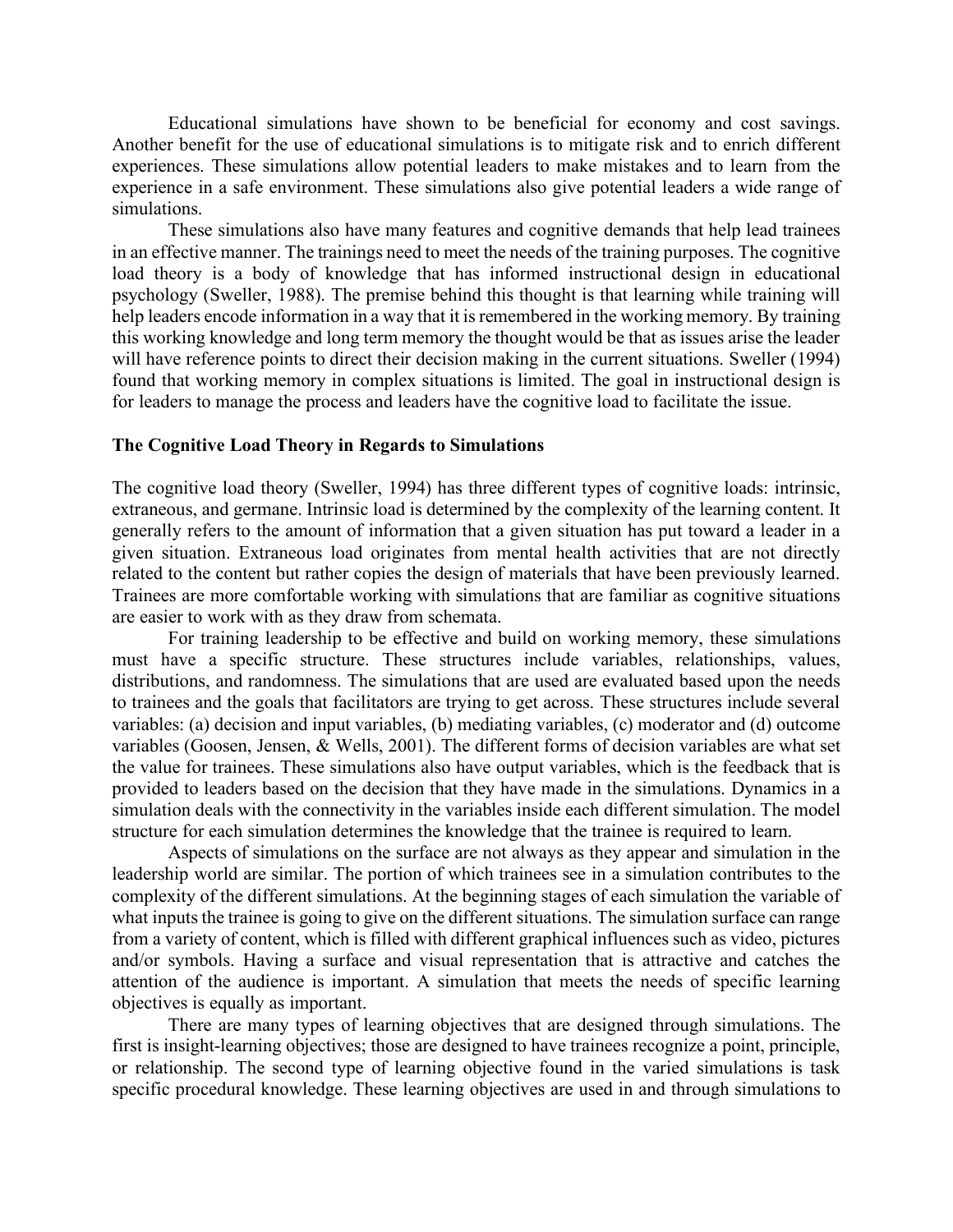learn the skilled routines for different performance tasks. These simulations should be used to simulate a surgery, crisis management scenario, or trading of items. These task simulations are used in the "if that, then what" scenarios that these people may encounter (Wood, Beckmann, & Birney, 2009). These types of simulations are used repeatedly so that they become automatic responses for the trainees. The downfall to these type of simulations are that they are missing the gray area and other responses that can be necessary to resolving a problem. The third learning objective is the flexible expertise objective. In this type of learning objective the trainees are required to learn and to encompass the body of knowledge required for managing the simulated tasks, which helps the trainees transfer these knowledge into real world scenarios. The expertise knowledge-learning objective requires trainees to show flexibility to a broader scheme. The flexible simulations require multiple solutions to a complex problem that may arise throughout the day of a leader. The fourth type of learning objective used in training simulations is behavioral skills. During these simulation types, the flexible learning objectives are used with a knowledge base that includes behaviors from real world scenarios. The thinking behind the behavioral skilllearning objective is that leaders must use items they have been trained in as well as items that are built from behaviors. Putting these two aspects together effectively can lead to positive changes. The final type of learning objective is the metacognitive and deliberative processing objective. During this metacognitive and deliberative learning objective there is a high level of processes to supervise and to control lower level processes (Gourgey, 1998). This metacognition process helps hypotheses, testing, and exploration (Burns & Vollmeyer, 2002).

When using simulations as a way to train leaders one can prevent gaps that have occurred through strategies that have taken place previously in leadership training. Supporters of using these simulations have stated that the use of simulations is closely aligned to the educational goals of the facilitator. These strategies of using simulations enhance complex decision-making processes for leaders in the areas of teamwork, fostering higher level thinking, and reflection (Gary and Wood, 2011). Computer simulations enhance the process by creating a virtual reality, which challenges trainees to solve problems in a complex and dynamic manner (Berends & Romme, 1999). Simulations have proven to stimulate participant's hidden cognitive abilities through solving problems and have offered a high level of thinking. The participants also have an opportunity to return to the start of the simulation and learn from the new ways to respond to simulations.

#### **Simulations Changing Training Dynamics for Leaders**

Simulations are changing the training dynamics for leaders because they allow for learners to work in groups or individually in order to see the reactions real time instead of the waiting for results to see if one can find something else through research to disprove the conclusion. Responses from the simulations can actually alter perceptions, actions, and thinking patterns for the trainee (Hall & Hord, 2001).

Many organizations have used simulations to enhance the thinking and problem solving of their employees. Simulations have the ability to provide participants real life scenarios and quick time results to actions they take to solve the problem. Getting away from paper pencil tests and moving toward simulations is an intriguing way to think about educational leadership training possibilities. These simulations have the power to track the knowledge of trainees and change a method of thinking which allows leaders to be better problem solvers. Trainees are able to see the responses to different scenarios, which allows leaders to more effectively answer and solve a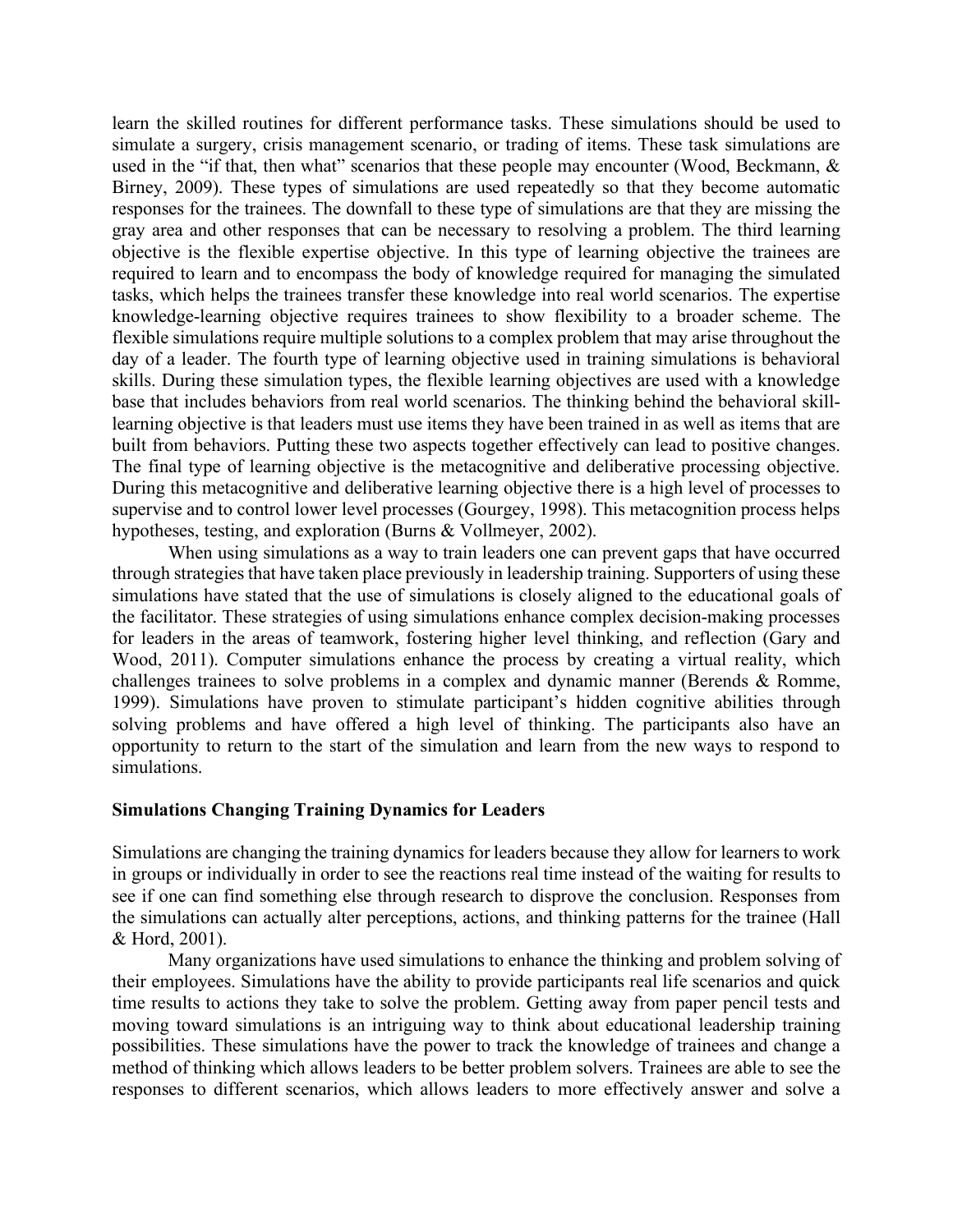problem that may be similar in the future. Simulations allow for the trainee to take part in real life simulations without the real world implications. They also have the power to learn from those simulations and to develop at a much higher rate than traditional trainings.

# **Methods**

This study consisted of both qualitative and quantitative survey data with the purpose of examining the perceptions of graduate educational leadership students utilizing simulations as an instructional tool. The study also aimed at identifying if students felt the simulations helped them meet course objectives. The study consisted of 42 graduate students at two different universities located in the Midwest United States.

# **Design**

To evaluate the effectiveness of simulations as an instructional strategy the researchers formulated two primary research questions. Creswell (2011) advocates for "strategies for good question construction," as it helps to create "clear language...posing questions that are applicable to all participants" (p. 385).

Careful consideration about the stakeholders and perspectives were considered in the design of the research questions. Furthermore, the usefulness of the feedback the questions presented was a consideration in the development of the research questions. These questions guided the survey instrument and provided useful data to the researchers. The research questions were:

1. What are the perceptions of graduate students enrolled in educational leadership preparation programs in regards to experiencing educational leadership simulations?

2. How do simulations help graduate students enrolled in educational leadership preparation programs meet course objectives?

## **Instrumentation**

Online surveys were used to obtain data from participants in the study. Surveys were administered at both universities during class time so that participation was high. The surveys were sent to all participants during class. The surveys were distributed through an email, delivered to their inbox with a brief introduction letter. Students were given 20 minutes to complete the survey. The survey included both multiple choice questions as well as open-ended response questions, which allowed for reflection and open-ended responses. Creswell (2011) would advocate for a reduction in measurement error by using a good instrument with clear, unambiguous questions and response options.

# **Subjects**

The survey population included a total of 42 graduate students at two separate universities located in the Midwest United States. These students were all enrolled in graduate educational leadership programs with principal and superintendent licensure as the outcome of the programs.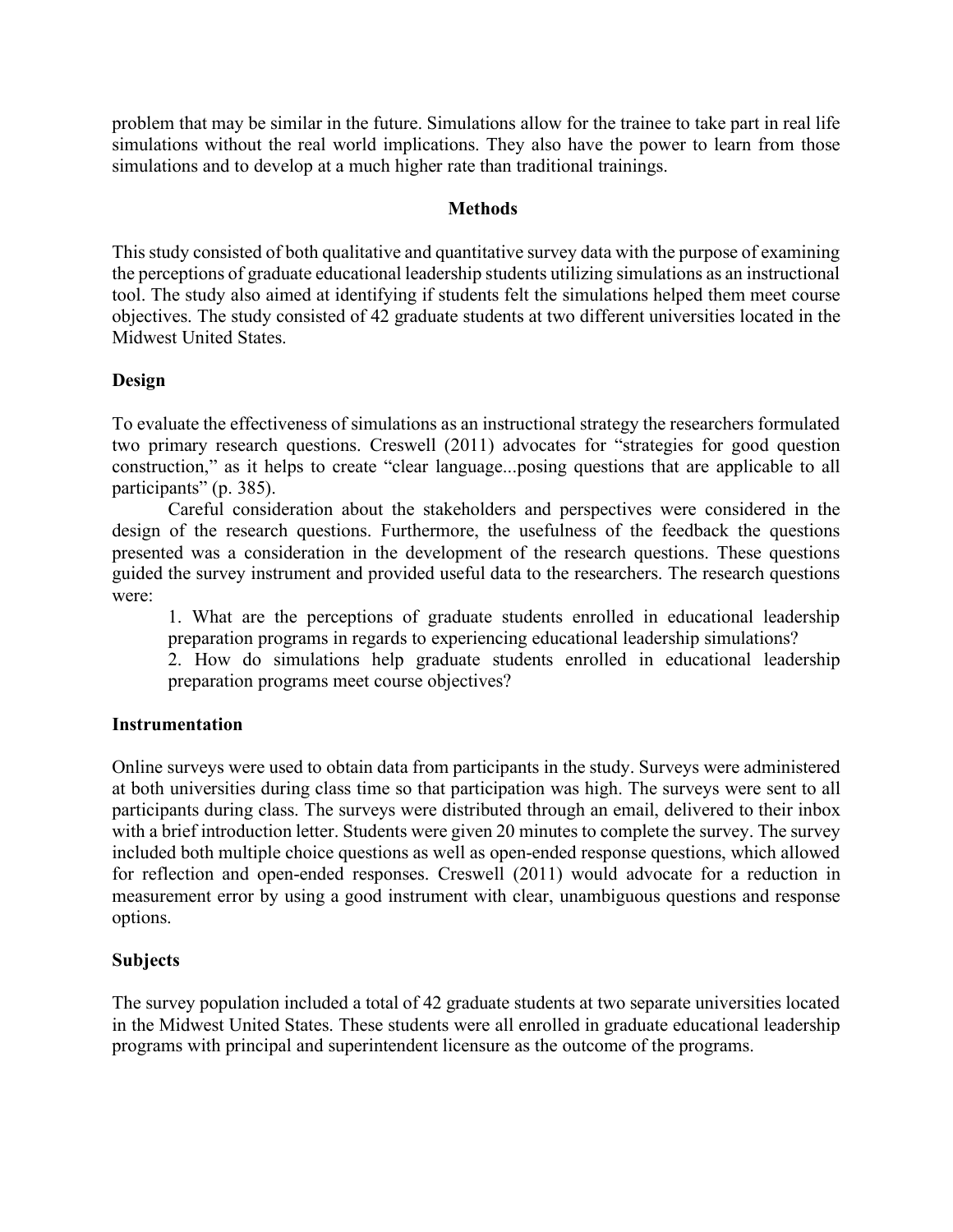#### **Limitations**

There were two specific limitations identified in the study. The first limitation was the sample. Graduate students in two separate midwestern graduate schools were participants in the study. Perhaps graduate students in different programs and different locations would alter the outcomes of the study.

Another limitation is the actual simulation (SIM) platform used in the study. Educational Leadership SIMs was the simulation provider utilized as the instructional tool for both classes. Perhaps another technology platform would produce a different user experience with different outcomes. This is an area for future study with different platforms.

## **Evaluation of Data**

The data in this study was analyzed using the Grounded Theory Method, which was developed by Glasser and Strauss (1965). According to Glasser (1992), the strategy of Grounded Theory is to take the interpretation of meaning in social interaction on board and study "the interrelationship between meaning in the perception of the subjects and their action" (p. 16). Therefore, through the meaning of symbols, human beings interpret their world and the actors who interact with them, while Grounded Theory translates and discovers new understandings of human beings' behaviors that are generated from the meaning of symbols. This method seemed best to analyze the perceptions of graduate students in regard to educational simulations, the ability to meet course objectives, and consequently the ability to prepare them to serve as school leaders.

As the researchers analyzed the data they began by coding the text. In the Grounded Research Theory, coding and theorizing is a key initial piece of analyzing the data. As the data was coded, key concepts began to emerge and examples were assigned to each concept. Field notes from the instructors were also analyzed to deepen and to clarify the concepts that began to emerge. Glasser (1992) suggested the use of field notes because they are an important step between coding and the final analysis where observations and insights are considered. As a final analysis, central categories were linked together from concepts that emerged from the data. Four distinct themes were formulated from the data analysis process that are each addressed in the findings of this paper.

## **Findings**

Students were exposed to both individual and group simulations, and the instructor facilitated discussion during class time. Data from participants was synthesized into four distinct themes, which are detailed in this section of the paper. The first theme was that the discussions were highly engaging. The second theme was that the discussion stimulated critical thinking. The third theme was that the simulations helped participants to realize different perspectives. The fourth and final theme was that participants reported an increased confidence to lead through complex scenarios.

## **Discussions Were Highly Engaging**

Students were clear in their feedback that the discussions with their peers and instructor were the most valuable aspect of educational leadership simulations. "The most useful part of the scenarios is the conversations and thought process that goes with them," one student said. Another commented, "The group discussions are the best part." Students seemed to value the feedback from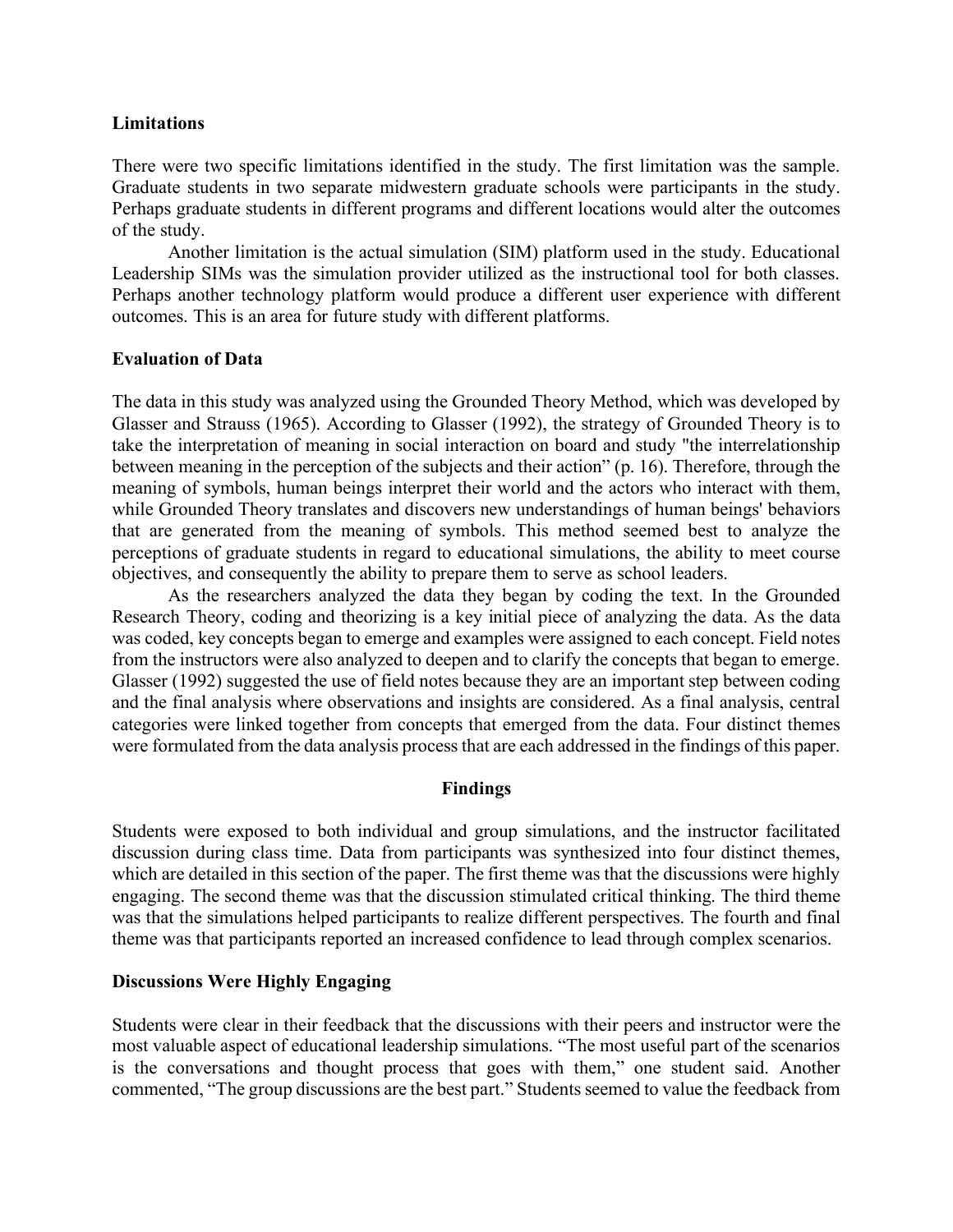their peers even though it might have challenged their own thinking at times and was contrary to their own thought process. One student reported, "These (educational simulations) were very thought provoking and made for great conversations." Another added, "I was fully engaged and also a little shocked at times. It was hard to believe that educators, parents, community members acted the way they did in some of the sims." This was a reality check for future school leaders who could not believe that principals had to deal with difficult teachers, staff dress issues, disruptive teachers, and many other complex issues. Further data complimented other comments in this theme suggesting, "These simulations were great experiences that were actually engaging and could definitely happen to any of us individually or as an entire district." Yet another student echoed, "I think this was a great way to learn and have discussions with my peers."

## **Discussions Stimulated Critical Thinking**

A second theme that emerged from the data was centered on critical thinking. Participants felt that the simulations required them think deeper about how they would actually handle situations as the school leader and forced them to negotiate the consequences of their choices. One student commented, "I loved the mental process of going through these scenarios and the situations that could arise are the benefits." Another participant that stated, "The simulations presented a good perspective on broad topics that have many underlying pieces," supported this. Yet another enthusiastically echoed, "The simulations were a great way to get in depth conversations started. Very thought provoking. It was great to think about what I would do in these specific situations!"

Not only did the simulations force students to think deeply and critically about the decisions required, but the simulations also helped participants identify gaps in their preparedness as school leaders. Many students commented on this idea saying, "The simulations helped me figure out where I need to spend my time preparing for the future." Another stated, "The Ed Sims showed me that I have still have much to learn when it comes to knowing policies at the district, state, national level." Clearly, students were challenged to think critically about the simulations at hand but also their own preparedness as a school leader. Understanding one's gaps in learning is an important benefit from simulations highlighted by participants. Because students realized their gaps in learning they could then address strategies to learn these lacking concepts and skills. This may assist them to be a better school leader when given the opportunity to lead.

#### **Simulations Helped to Realize Different Perspectives**

Much of why students felt the simulations helped them realize different perspectives was because of the thought process or comments others shared during class discussions. One student made clear, "I liked having the discussions during the simulations. This allowed me to see the perspective of others." Various students also commented about hearing different perspectives saying, "They (simulations) were a great way to think through things and realize different perspectives." Another commented, "I liked this format. It gave us all a chance to chime in with our opinions and many of the simulations were eye-opening to problems we may not be involved in." Based on the simulated experience and follow-up discussions students felt that they better realized different perspectives. One concluding thought from a student mentioned, "I look at education in a completely different light after going through these." Leadership preparation programs need to find ways to help prospective leaders realize different perspectives as schools continue to diversify (Mette, Nieuwenhuizen, & Hvidston, 2016). For a single instructional tool to completely change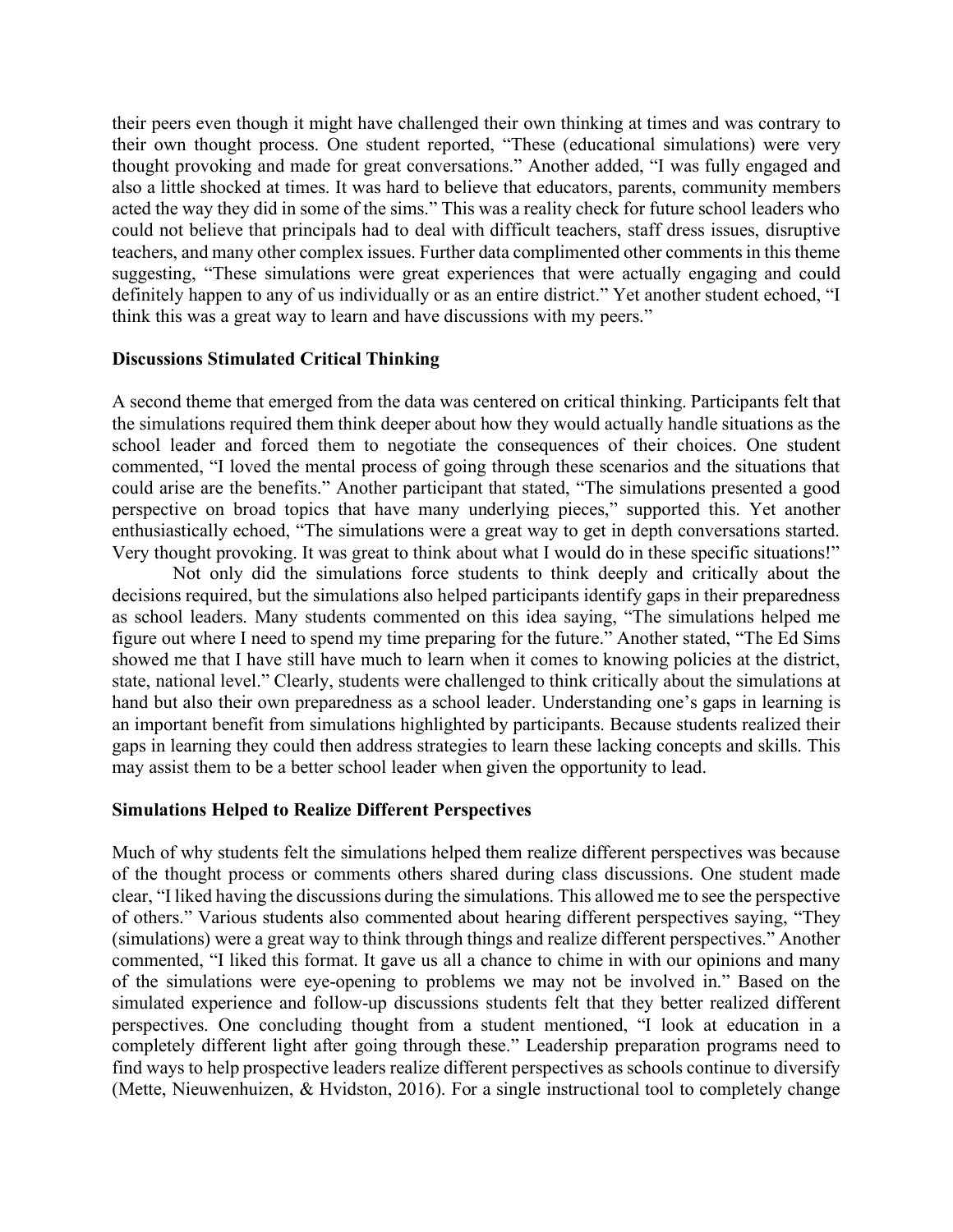the perspective of students, it is clear simulations may be an effective method of preparing future school leaders.

# **Increased Confidence to Lead Through Complex Scenarios**

Based on feedback from participants one could say that educational simulations increased the confidence of future school leaders to handle complex scenarios they will face in the field. Comments to support this were, "I feel more confident in my preparedness to handle real-life scenarios when in the field." Another graduate student reflected, "The sims gave me confidence in how I would respond to an issue in order to continue/establish strong inter-relationships with staff, parents, and community." Another student added, "I enjoyed the Sims and feel much more prepared for scenarios similar to these in future positions." Because principals are faced with complex and important issues on a routine basis, improving their confidence to handle these stressful issues is critical to their future success (Figueiredo-Brown, Ringler, & James, 2015). This is often very difficult in a traditional classroom approach. Per the feedback in this study it is clear that simulations are a key tool to improve the confidence of future school leaders and help them prepare for the complex issues they will soon face.

# **Simulations to Help Students Meet Course Objectives**

The second research question was, "How do simulations help graduate students enrolled in educational leadership preparation programs meet course objectives?" Students were asked to report on the survey how the education simulations helped them to meet the course objectives. Their feedback was reported using a standards-based approach. The options were "novice," "progressing," and "prepared" leader in regard to each course objective (See Chart 1).

The highest rated course objective that was most influenced by the simulations was, "Candidates understand and can act with integrity and fairness to ensure a district system to ensure a district system of accountability for every student's academic and social success." Over 60.71% of participants reported that they were "prepared" as a leader on this course objective in part due to the simulation experiences. No students reported being "novice" on this course objective after engaging in four or more educational leadership simulations.

The lower rated course objective as reported by the participants was, "Candidates understand and can promote district-level policies and procedures that protect the welfare and safety of students and staff across the district." Although no students reported as "novice" for this objective, the majority of participants (74.07%) felt like they were still "progressing" on this course objective.

The other course objectives each had 3.57% of students report being "novice" in meeting the objective(s). The progressing category ranged from 42.86%-50% for each of these particular course objectives. "Candidates understand and can evaluate the potential moral and legal consequences of decision making in the district (43.86%)." "Candidates understand and can respond to community interests and needs by building and sustaining positive district relationships with families and caregivers (46.43%)." "Candidates understand and can respond to community interests and needs by building and sustain productive district relationships with community partners (50%)." As reported by the participants themselves, clearly education simulations helped students meet the course objectives, although some more than others.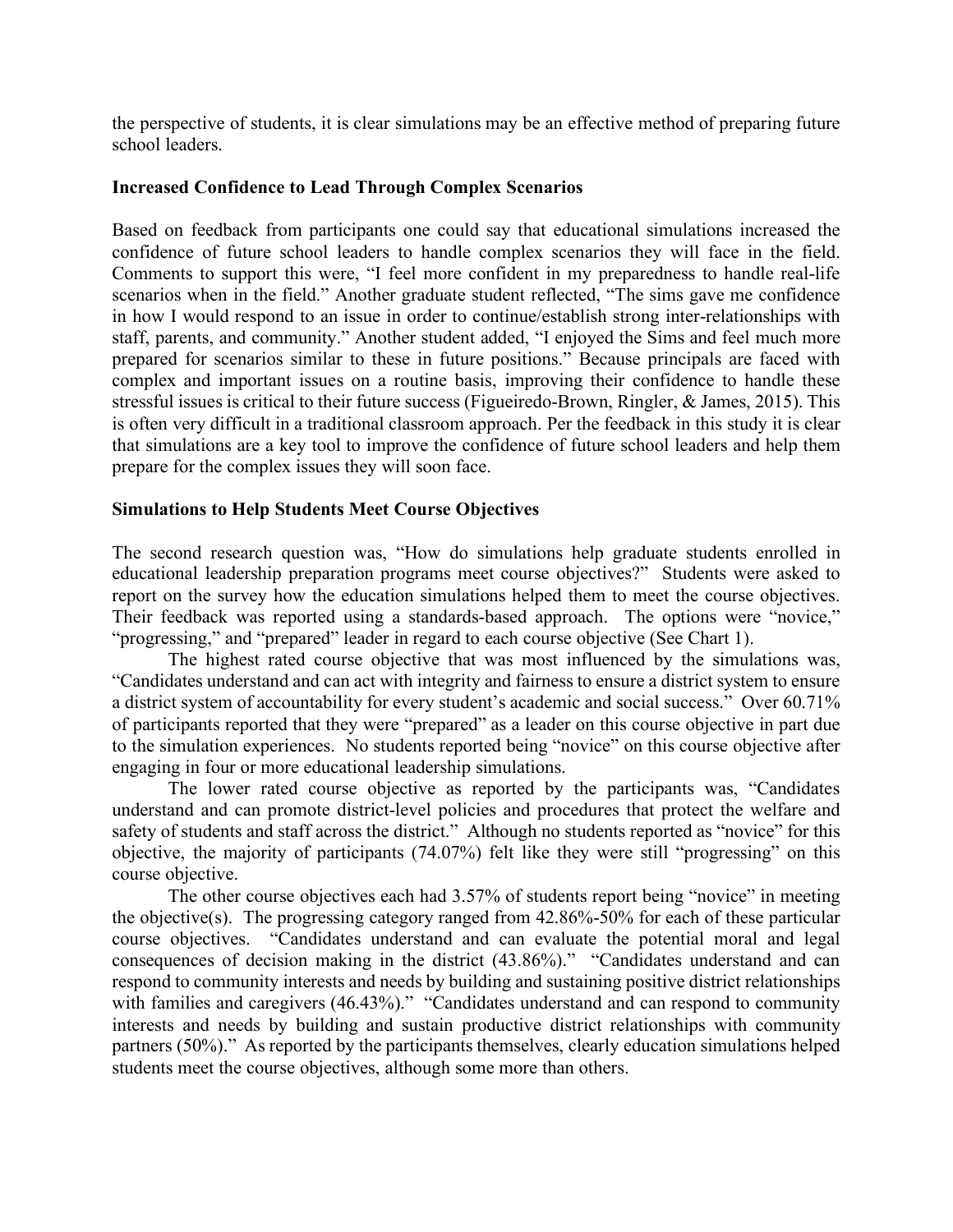

#### **Chart 1:** Leader preparedness toward course objectives

#### **Conclusions**

The aim of this research study was to understand graduate students' perceptions of simulations in preparing them for school leadership and to identify if simulations help students meet the course objectives. After experiencing four or more Ed Leadership SIMs, 42 out of 42 graduate students in this study reported that educational simulations were effective or highly effective. Based on the data presented in this study one could clearly gather that educational simulations, whether it is the Ed Leadership SIMSs platform or another delivery model, are well perceived by graduate students. One student explained, "They (simulations) provided a good training ground to try and make mistakes without real consequence." This is normally the goal of simulations.

Graduate students studying to become principals and/or superintendents are well versed in coursework and in instructional strategies. This study made clear that experiencing educational simulations and the discussions that ensued, were highly valued as an instructional method by students. Participants who engaged in the simulations reported that they valued discussions and consequently had a broader perspective because of the experience. Evidence of a broadened perspective was heard from one student who commented, "The answers are not always exactly as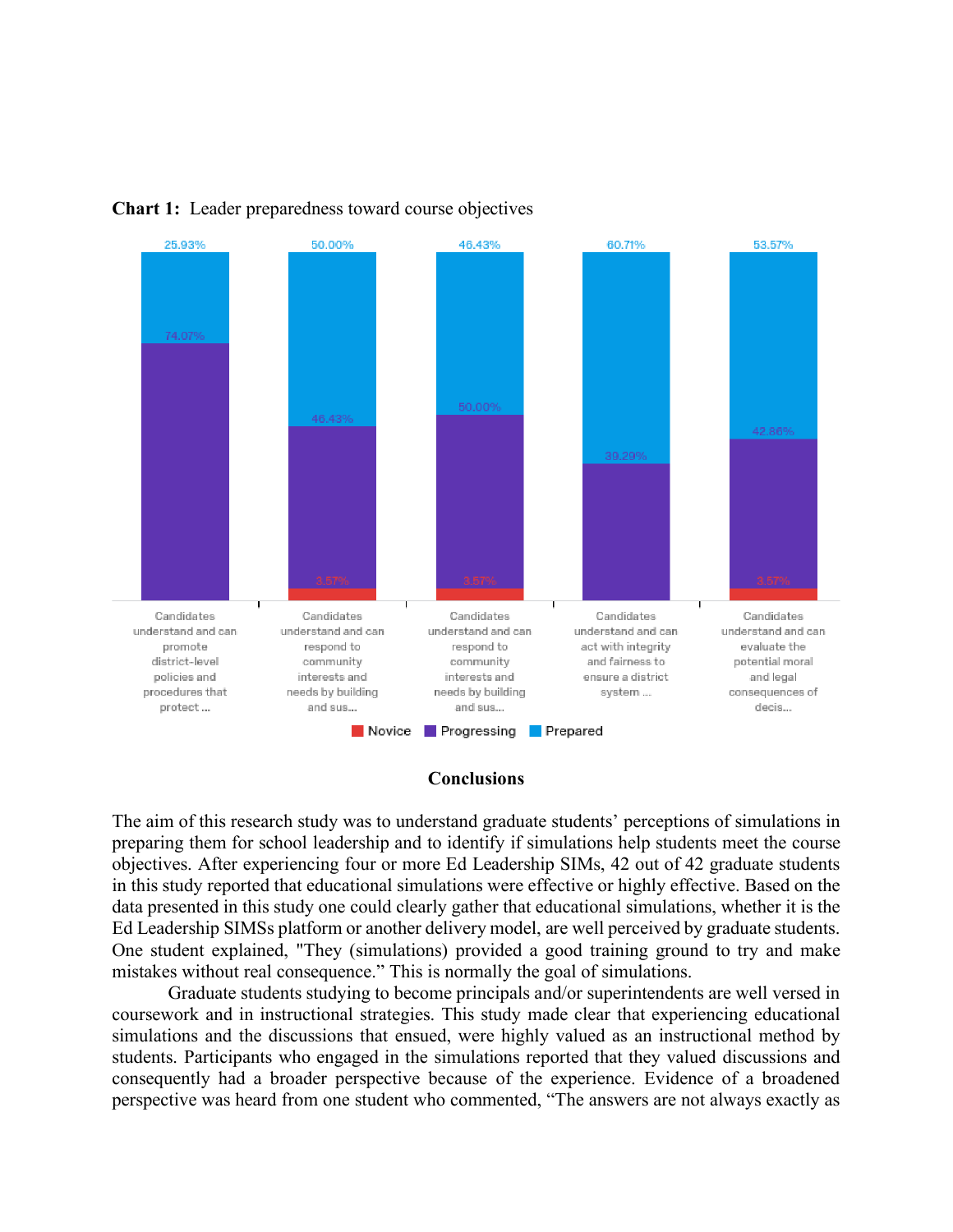we would choose or say, however it is good to see how small actions have a great impact on a situation." A graduate student supported this idea when sharing, "I feel like the simulations were a valuable resources to prepare future leaders. I'm glad I had the chance to learn from them. The class was much more engaging and relevant than reading a traditional textbook." Comments like this sum up the overall data from participants and confirm that educational simulations are a worthy instructional tool to prepare future principals and superintendents.

As technology improves, so will the tools and resources available to prepare school leaders. Simulations are currently a highly effective tool that licensure programs should consider utilizing when preparing school leaders. Johnson (2016) found that recent graduates of educational leadership preparation programs reported a lack of training in budget, achievement data analysis, parental involvement, dealing with difficult parents, and human resources. Each of these items has a specific simulation that was facilitated in this study (p. 11). The comments, insights and suggestions from participants in this study convey the overall benefit of simulations and the importance of the discussions that follow. Perhaps school districts wanting to further train their principals or to ensure principals handle situations in a similar manner could benefit from educational simulations.

The data from this study clearly answered the research questions. Educational leadership simulations do help prepare school leaders by engaging them in real-life scenarios and building their confidence to handle other complex situations they will soon face in the field. The simulations build the perspectives of future school leaders, help them to critically analyze complex situations, and consequently meet course objectives. After engaging graduate students in educational simulations and analyzing the data, educational leadership simulations have the potential to help prospective leaders learn lessons from behind the curtain of educational leadership.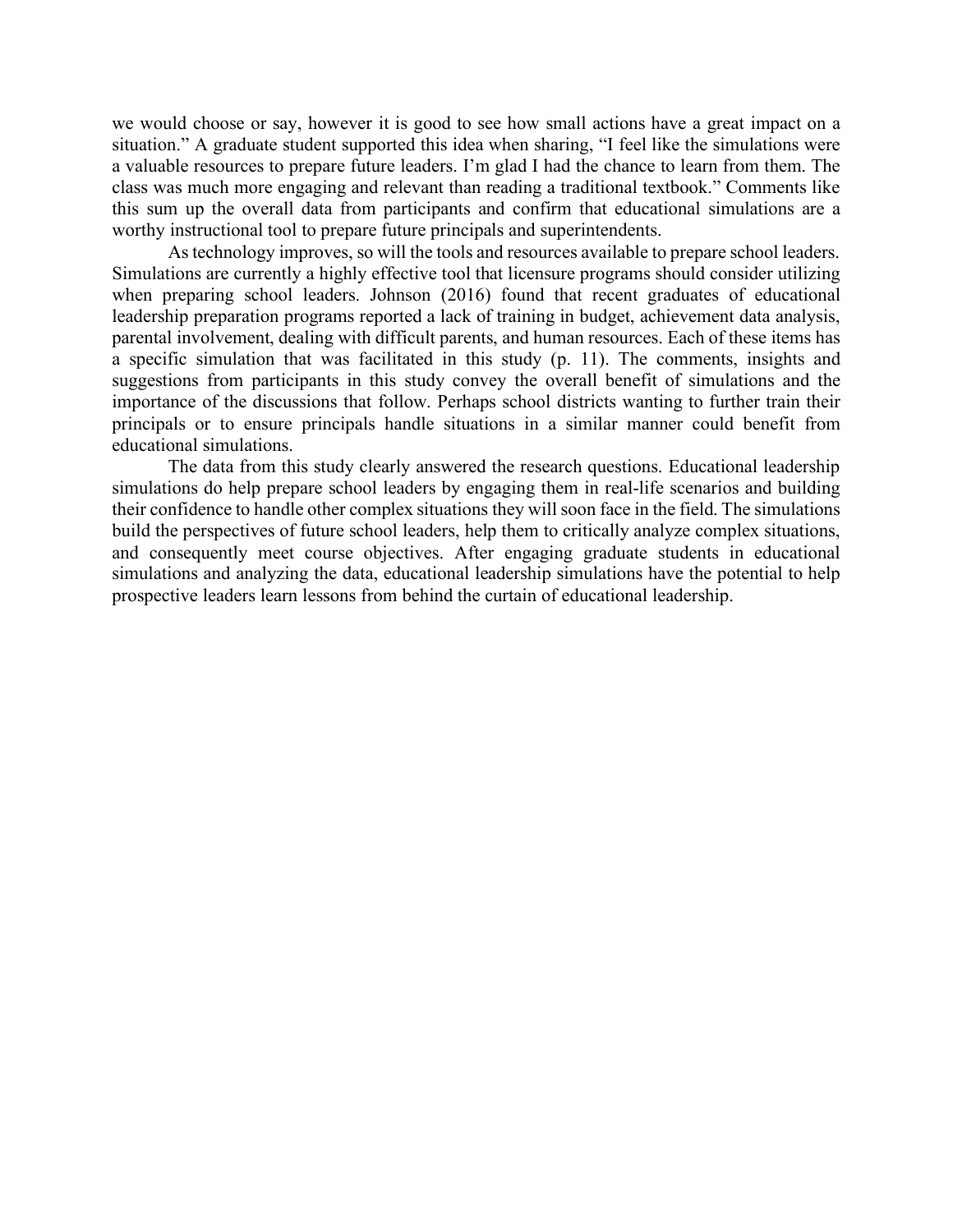#### **References**

- Aldrich, C. (2009). *Learning online with games, simulations, and virtual worlds: Strategies for online instruction*. San Francisco: Jossey Bass.
- Berends, P., & Romme, G. (1999). Simulation as a research tool in management studies. *European Management Journal, 17*(6)6, pp. 576–583. http://dx.doi.org/10.1016/S0263- 2373(99)00048-1
- Bruner, J. S. (1986). *Actual minds, possible worlds*. Cambridge, MA: Harvard University Press.
- Aldiabat, K., & Le Navenec, C. L. (2011). Clarification of the blurred boundaries between grounded theory and ethnography: Differences and similarities. *Turkish Online Journal of Qualitative Inquiry, 2*(3). Retrieved from http://eric.ed.gov/?id=ED537796
- Creswell, J., & L. P. C. (2011). *Designing and conducting mixed methods research*. Los Angeles: SAGE Publications.

Dentico, J. P. (1999). *Games leaders play: Collaborative leadership development through simulations in knowledge based organizations* (Order No. 9930616). Available from ProQuest Dissertations & Theses Global. (304585535). Retrieved from http://search.proquest.com.ezproxy.usd.edu/docview/304585535?accountid=14750

- Dirksen, J. (2011). *Design for how people learn.* Berkeley, CA: New Riders.
- Figueiredo-Brown, R., Ringler, M. C., & James, M. (2015). Strengthening a principal preparation internship by focusing on diversity issues. *International Journal of Educational Leadership Preparation, 10*(2). 36-52.
- Glasser, W. (1992). *The quality school*. New York, NY: Harper Perennial.
- Glasser, M. (1965). Regression analysis with dependent variable censored. *Biometrics*, *21*(2), 300. http://dx.doi.org/10.2307/2528091
- Goosen, K. R., Jensen, R., & Wells, R. (2001). Purpose and learning benefits of simulations: A design and development perspective. *Simulation & Gaming*, *32*(1), 21-39. http://dx.doi.org/10.1177/104687810103200104
- Gourgey, A. F., (1998). Metacognition in basic skills instruction. *Instructional Science*, *26*(1), 81-96. http://dx.doi.org/10.1023/a:1003092414893
- Hall, G. & Hord, S. (2001). *Implementing change*. Boston, MA: Allyn and Bacon.
- Hwang, G. J., & Wang, S. Y. (2016). Single loop or double loop learning: English vocabulary learning performance and behavior of students in situated computer games with different guiding strategies. *Computers & Education*, *102*, 188-201.
- Johnson, A. D. (2016). Principal perceptions of the effectiveness of university educational leadership preparation and professional learning. *NCPEA International Journal of Educational Leadership Preparation*, *11(1).* 14-30.
- Kowalski, T. J. (2013). The School Superintendent: Theory, Practice, and Cases. Thousand Oaks, CA: Sage.
- Langer, E. (1989). *Mindfulness*. Cambridge, MA: Perseus Books.
- Leemkuil, H., de Jong, T., & Ootes, S. (2000). Review of educational use of games and simulations. Twente: University of Twente. Retrieved from doc.utwente.nl/28235/1/review\_of\_educational.pdf
- Quinn, C. (2011). *Designing mLearning: Tapping into the mobile revolution for organizational performance*. San Francisco, CA: Pfeiffer.
- Medina, J. (2008). *Brain rules: 12 principles for surviving and thriving at work, home, and school*. Seattle, WA: Pear Press.